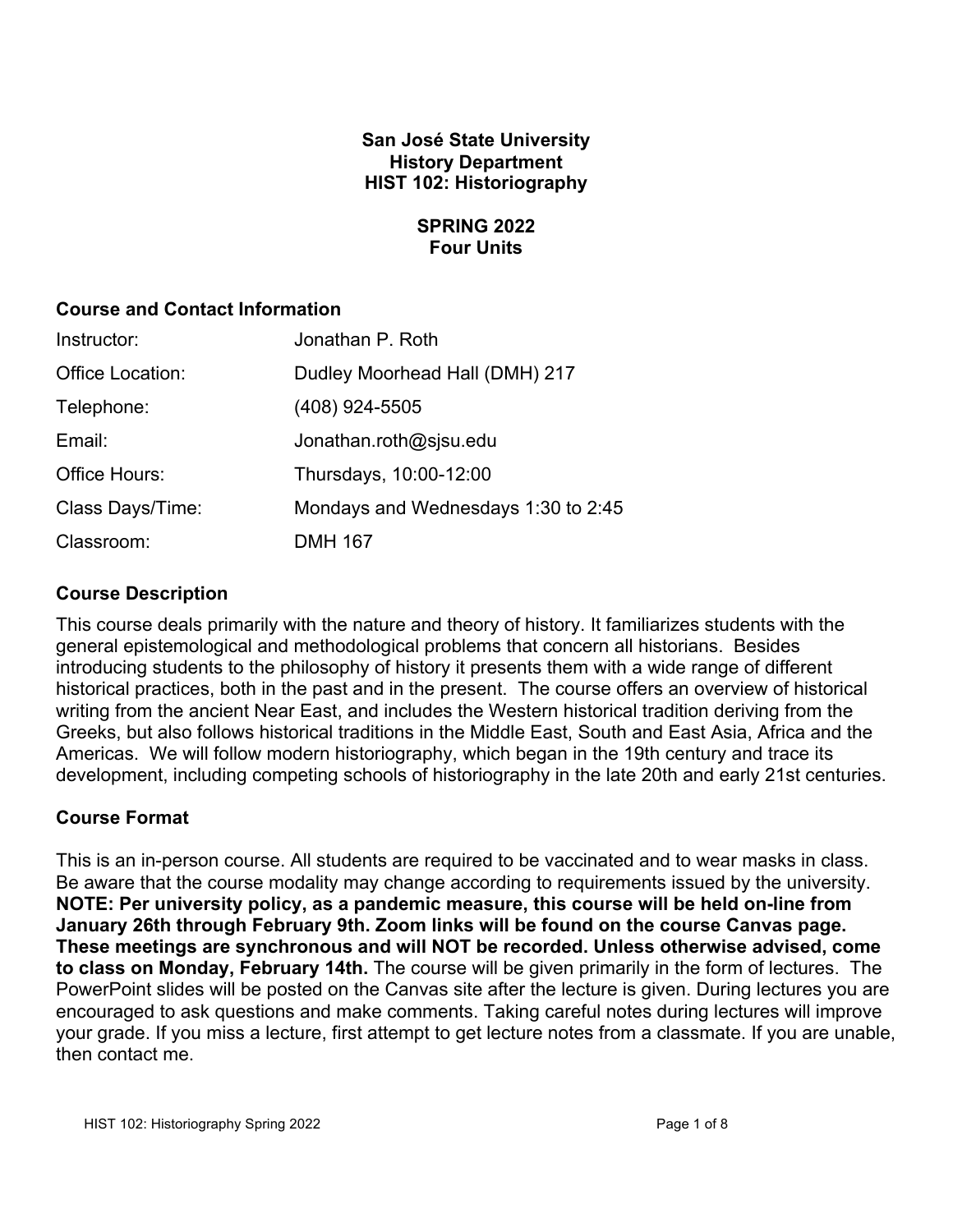# **Faculty Web Page and MYSJSU Messaging**

Course materials such as the syllabus, handouts, PowerPoint slides of the lecture, assignment instructions, etc., as well as access to Zoom can be found on Canvas Learning Management System course login website at http://sjsu.instructure.com. You are responsible for regularly checking with the messaging system through MySJSU on Spartan App Portal http://one.sjsu.edu and the email you have on file with the university.

# **Course Learning Outcomes (CLO)**

Upon successful completion of this course, students will be able to:

1. Discuss intelligently problems in determining historical truth, including issues of objectivity, perception, bias and narrative.

2. Understand the difficulty of using evidence, including problems specific to different periods and geographic regions.

3. Analyze the strengths and weaknesses of various historical traditions and schools.

- 4. Critically follow a theoretical historical argument and the evidence and reason used to support it.
- 5. Explain how historians use primary sources and other means to reconstruct ancient history
- 6. Read, write, and think critically about historiography using proper historical technique.

# **Required Texts/Readings**

# **Textbooks**

Ernst Breisach. *Historiography: Ancient, Medieval, Modern*. University of Chicago Press; Third edition, 2007. ISBN-13: 978-0226072838.

Ellen Ka-May Cheng. *Historiography: An Introductory Guide,* Continuum, 2012, ISBN-13 : 978- 1441177674.

Georg G. Iggers, Q. Edward Wang and Supriya Mukherjee. *A Global History of Modern Historiography.* 2nd edition. Routledge, 2016. ISBN-13 : 978-1138942264.

# **Library Liaison**

The History Department Library Liaison is Nyle Monday (Nyle.Monday@sjsu.edu). Contact him for help with your research paper and presentation and any library assignments in your History classes. His telephone number is (408) 808-2041.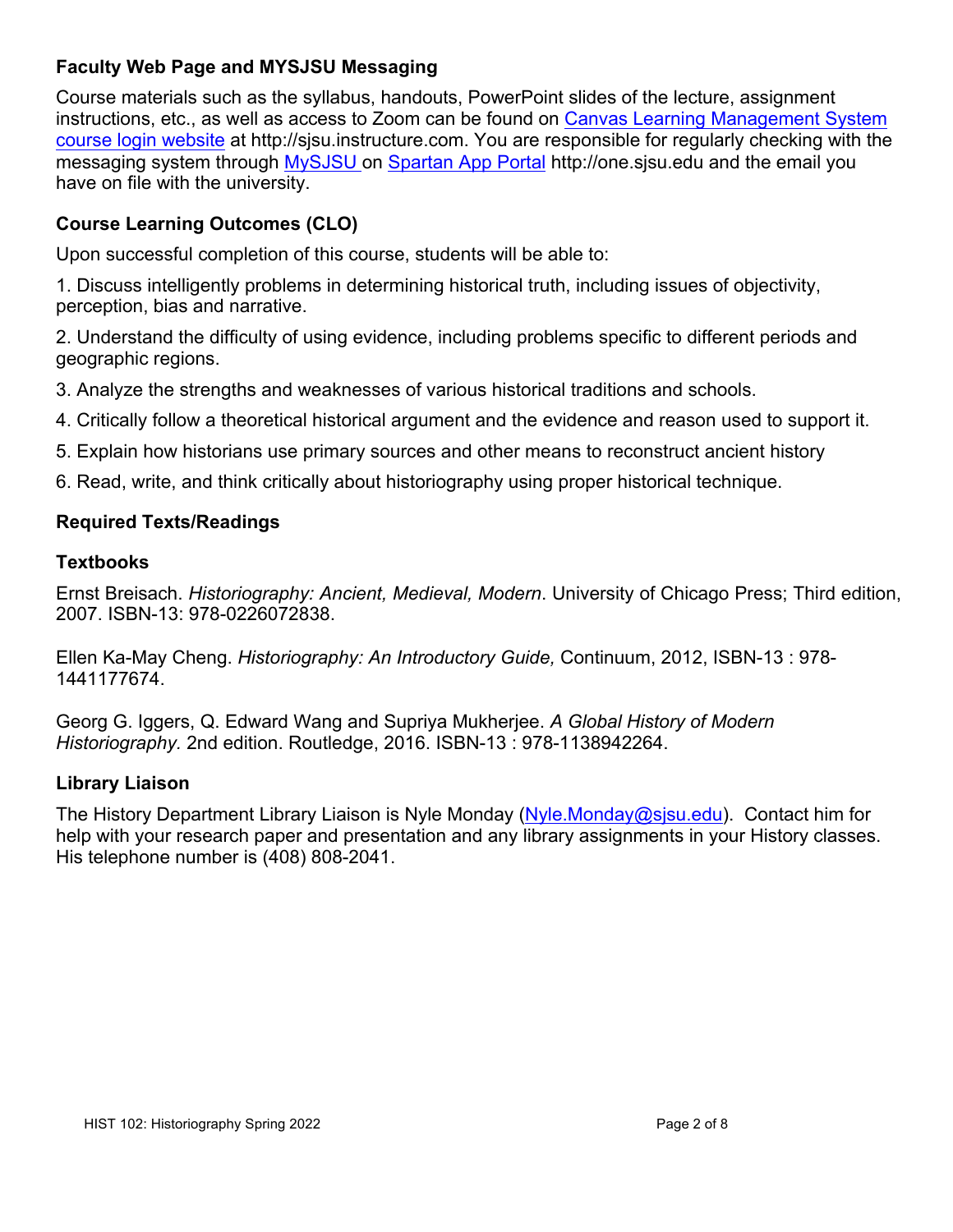### **Course Requirements and Assignments**

**Midterm examination worth 250 points.** The exam will include both objective questions testing the students' knowledge of the people, places and events covered in the course and also require students to write essays through which they will be summarize the evidence for, and analyze the arguments regarding, historical questions. These examinations will demonstrate mastery of CLO 1, 2, 3, 4 and 6. The midterm will include both objective and subjective (essay) sections. Bring an answer book. **The midterm is March 14th.**

**Research paper bibliography worth 50 points.** Your bibliography must list at least five books or academic articles. Do not including websites or encyclopedia entries. **The Bibliography is due on Mar. 23.**

**Research paper worth 250 points.** The paper least 2500 words on double-spaced pages, written on one side of the page only. See further information under "Research Paper Requirements" below. The research paper will demonstrate mastery of CLO 1,2,3,4 and 6. **The topic of your Research Paper is due Feb. 16. The paper is due on Apr. 18th.**

**Oral presentation worth 200 points.** The talk should be at least 10 minutes and no more than 30 minutes. You should discuss your subject's life, as well as educational and historical influences, but focus on historical works and ideas about history. After the talk, you should be prepared to answer questions. **Dates for the presentations will be assigned.**

**A final examination, worth 250 points.** This examination will demonstrate mastery of CLO 1,2,3,4 and 6. The final will include both objective and subjective (essay) sections.. **The final exam is May 20th.**

#### **Research Paper Requirements**

You will write a research paper at least 2500 words on double-spaced pages, written on one side of the page only. Choose one of the assigned historians listed below; you may write on another historians with my permission. The paper should cover the historian's life, influences, contributions and legacy. You must use at least five books or academic articles (not including websites or encyclopedia entries such as Wikipedia). You must list all your sources in your bibliography. Use Chicago (Turabian) style. **You must submit a research topic (not graded) and a research bibliography (graded). For due dates see the Course Schedule.**

## **Research Paper: List of Historian**s **(You may choose another historian with my permission, but the subject must be deceased).**

Herodotus of Halicarnassus (ca. 484-425 BC) Greek Historian Thucydides (ca. 472 to after 404 BC) Classical Greek Historian Xenophon (428-354 BC) Classical Greek Historian Polybius (c. 200-118 BC) Hellenistic Greek Historian of Rome's Rise Sima Qian (Ssu'ma Ch'ien) (ca. 145-135-86 BC) Chinese Historian Livy (Titus Livius) (64 or 59 BC-AD 12 or 17) Roman Latin Annalistic Historian Josephus (AD 37-ca. 100) Roman-Jewish Greek Historian Tacitus (Publius or Gaius Cornelius Tacitus) (c. 56-c. 120) Roman Latin Historian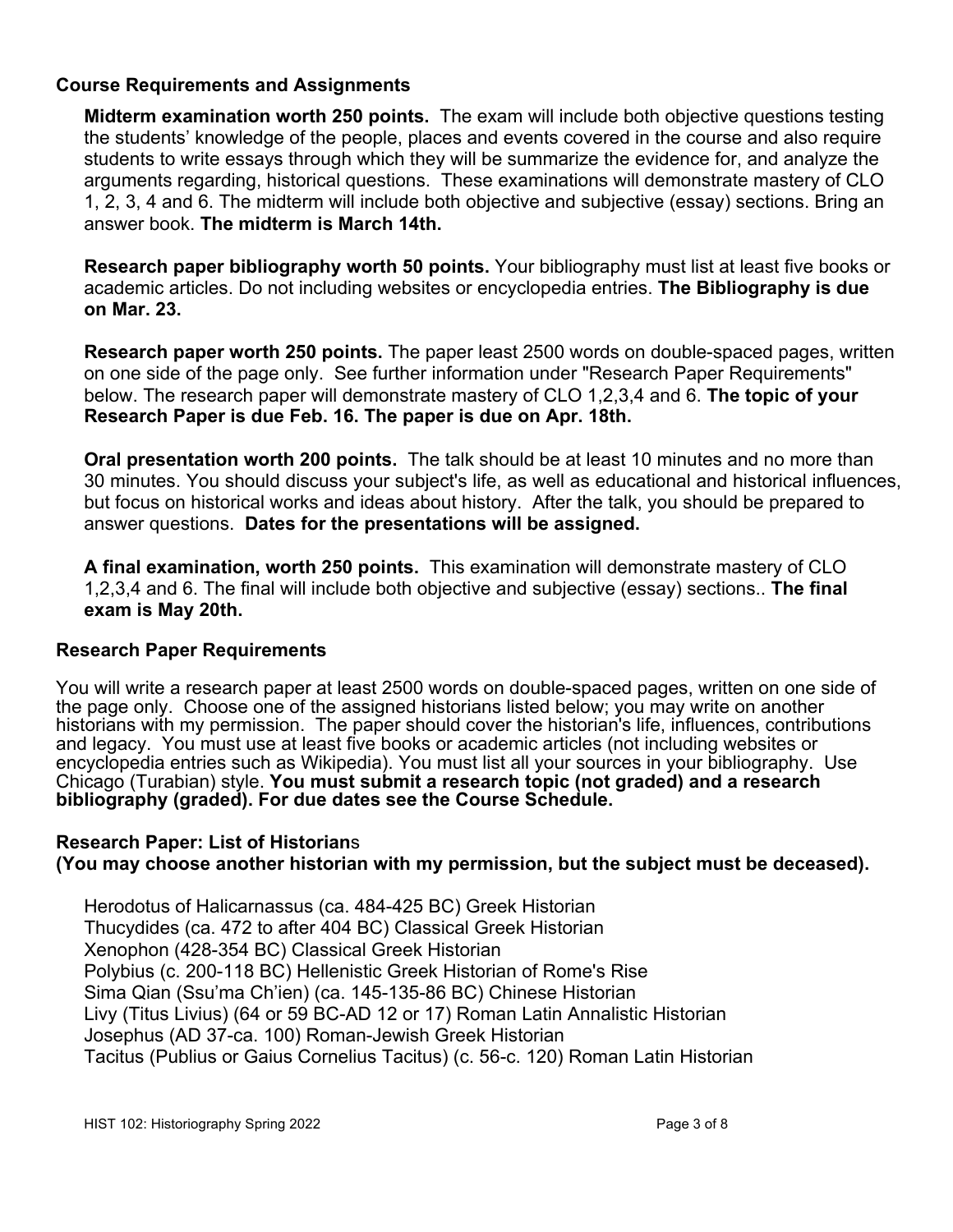Eusebius of Caesarea (260 or 265-339/340) Christian Latin Historian Ammianus Marcellinus (c. 330-after 391) Roman Latin Historian Procopius (ca. 500-565) Byzantine Historian Gregory of Tours (538-593) Christian Latin Historian Venerable Bede (ca. 673-735) British Latin Historian Muhammed ibn Jarir al-Tabari (839-923) Muslim Arabic Historian Michael Psellos (1017/18-1078?) Byzantine Historian Sima Guang (1019-1086) Chinese Historian Anna Comnena (1083-1153) Female Byzantine Historian of the Crusades Geoffrey of Monmouth (c. 1100-1155) British Latin Historian Saxo Grammaticus (c. 1150-after 1216) Danish Latin Historian Gregory bar Hebraeus (1225-1286) Christian Assyrian Universal Historian Rashid al-Din (1247-1318) Muslim Arabic Historian Abd al-Rahman ibn Khaldun (1332-1406) Muslim Arabic Historian Christine de Pisan (1364-1429) Female Italian French Historian Nicolò Machiavelli (1469-1527) Italian Historian of Florence Leo Africanus (al-Hasan ibn Muhammad)(c. 1494-c. 1554) Berber Spanish Historian Bernardo de Sahagún (1499-1590) Spanish Historian Matthias Vlacich (Flacius Illyricus) (1520-1575) Wallachian Protestant Historian Raphael Holinshed (ca. 1525-1580) English Historian El Inca Garcilaso de Vega (1539-1616) Incan Spanish Historian Edward Gibbon (1737-1794) English Historian of Roman History Lucy Hutchinson (1620–1681) Female English Historian Gianbatista Vico (1668-1744) Italian Historiographer Qian Daxin (1728-1804) Chinese Qing Dynasty Historian Mercy Otis Warren (1728-1814) Female American Historian of the Early Republic Catherine Macauley (1731-1791) Female English Historian Johann Gottfried Herder (1744-1803) German Historiographer Georg Wilhem Frederich Hegel (1770-1831) German Historiographer Thomas Carlyle (1795-1881) English Historian of "Great Man" Theory Leopold von Ranke (1795-1886) German Historian Developer of Modern Historiography William Prescott (1796-1859) American Historian of New Spain Jules Michelet (1798-1874) French Nationalist Historian George Bancroft (1809-1891) American Historian Francis Parkman (1823-1918) American Historian of the Western Frontier Alfred Thayer Mahan (1840-1914) American Military Historian George Washington Williams (1849-1891) African-American Historian Houston Stewart Chamberlain (1855-1927) British-German Racist Historian Frederick Jackson Turner (1861-1932) American Historian of the Western Frontier Benedetto Croce (1866-1952) Italian Idealist Historian Mikhail Pokrovsky (1868-1932) Russian Marxist Historian Liang Qichao (1873-1929) Chinese Nationalist Historian Carter G. Woodson (1875-1950) African-American Historian Lucien Febvre (1878-1956) French *Annaliste* Historian Oswald Spengler (1880-1936) German Historian of Civilization Vinayak Damodar Savarkar (1883-1966) Indian Nationalist Historian Will Durant (1885-1981) American Historian of Civilizations Marc Bloch (1886-1944) French *Annaliste* Historian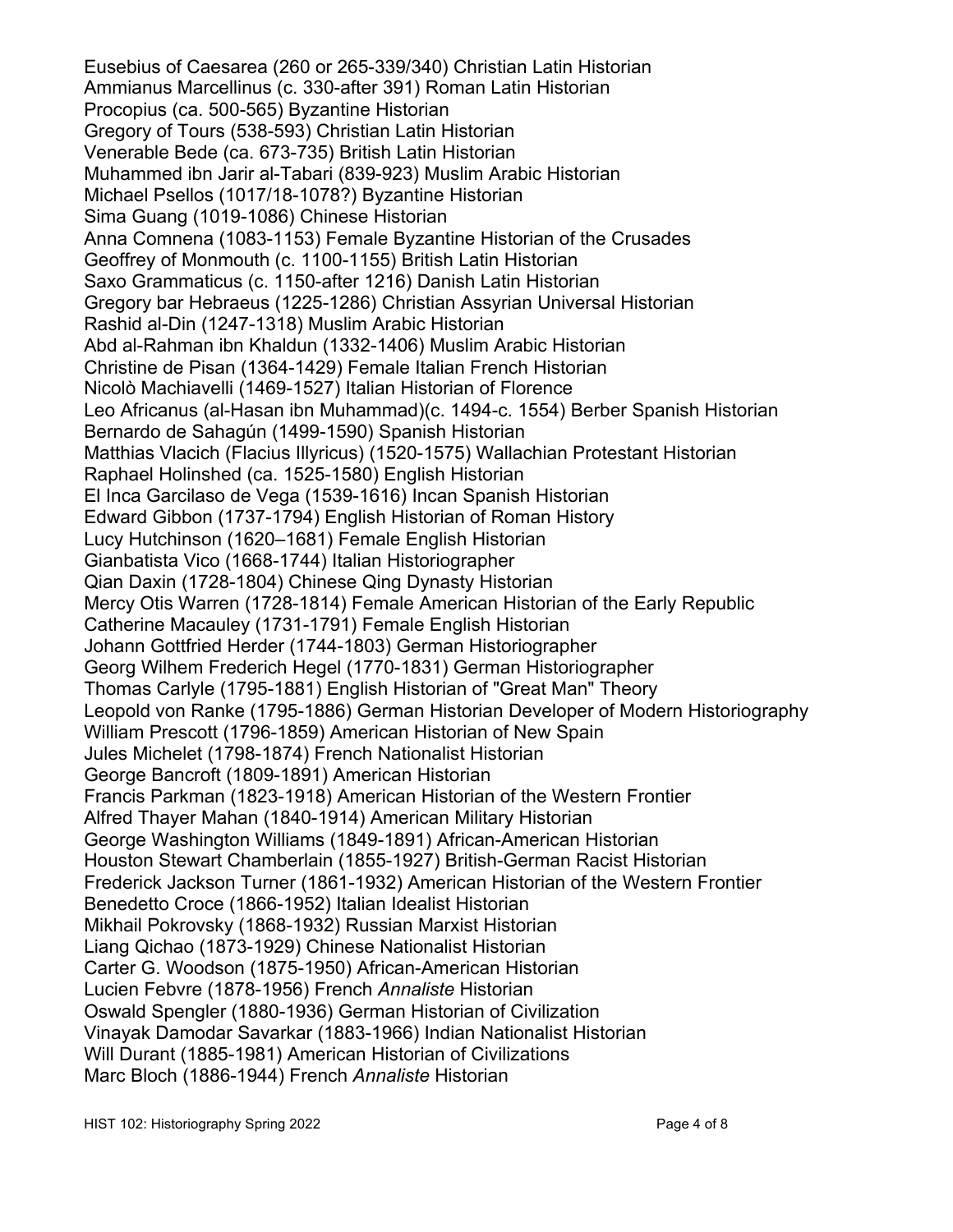R.G. Collingwood (1889-1943) English Idealist Historian Arnold Toynbee (1889-1975) British Historian of Civilization Mehmet Fuat Köprülü (1890-1966) Turkish Nationalist Historian E.H. Carr (1892-1982) English quasi-Marxist anti-Empiricist Historian C.L.R. James (1901-1989) Trinidadian Marxist and Postcolonial Historian Fernand Braudel (1902-1985) French *Annaliste* Historian C. Vann Woodward (1908-1999) American Historian of Slavery Lucy Dawidowicz (1915-1990) American Historian of the Holocaust Arthur Schlesinger (1917-2007) American Liberal Historian Eric Hobsbawn (1917-2012) British Marxist Social Historian Robert Conquest (1917-2015) British Conservative Historian of Communist Russia William McNeil (1917-2016) American World Historian Cheik Anta Diop (1923-1986) Senegalese Afrocentric Historian Reinhart Koselleck (1923-2006) German Postmodernist Historian E.P. Thompson (1924-1993) British Marxist Historian

"Success in this course is based on the expectation that students will spend, for each unit of credit, a minimum of 45 hours over the length of the course (normally three hours per unit per week) for instruction, preparation/studying, or course related activities, including but not limited to internships, labs, and clinical practica. Other course structures will have equivalent workload expectations as described in the syllabus."

# **Final Examination**

The final will include both objective and subjective (essay) sections. You must bring an unused answer book. No notes or outside materials are allowed for the final. See class schedule for the date and time of the final.

#### **Grading Information**

**Up to 1,000 points can be earned during the course.** See Course Requirements and Assignment above for points earned for each assignment. Grades are based on the following totals: A: 930-1000, A minus: 900-929, B plus: 870-899, B: 830-869, B minus: 800-829, C plus: 770-799, C: 730-769, C minus: 700-729, D plus: 670-699, D: 630-669, D minus: 600-629, F: 599 or below. A student with a total score of below 599 will fail the course. Extra credit may be available at the discretion of the instructor. Extra credit assignments, if available, will be for the entire class only. Penalties for late assignments may be applicable.

#### **Classroom Protocol**

If you are late to class, please come in quietly. If you must leave early, you need not ask permission, please do so quietly. Attendance is strongly encouraged but not mandatory, but you are responsible for all the material presented in the lectures and assigned in the required readings. My lectures secured by copyright. You may not record lectures without my permission but feel free to ask. Lectures may not be shared or posted on the internet under any circumstances. Doing so may result in civil or criminal penalties according to copyright law. You need not receive my permission if you absent. **Bring at least one unused Answer Book to each examination.** Answer Books may be purchased at Spartan Bookshop. Writing correct, clear and concise English is a criterion for grading on all written work. Pay close attention to the corrections and comments made on your written assignments. If you feel you need special assistance with your writing, come see me. Please turn off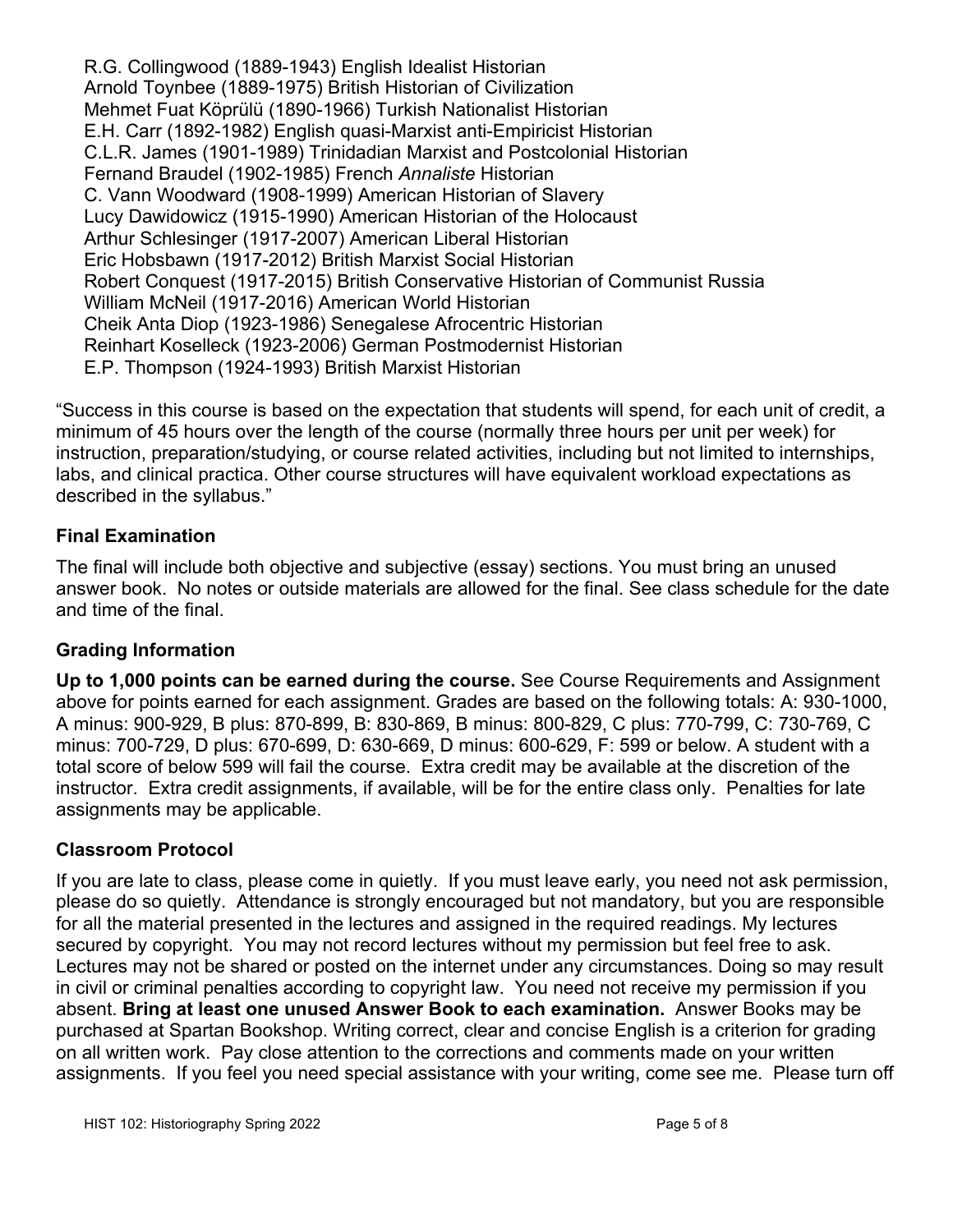or silence cell phones while in class. If you need to take a class, please leave the class quietly to do so. If you need course adaptations or accommodations because of a disability, or if you need to make special arrangements in case the building must be evacuated, please make an appointment with me as soon as possible, or see me during office hours. **If you have any questions or difficulties, do not hesitate to see me after class, come to my office hours or arrange an appointment**.

## **University Policies**

Per University Policy S16-9, relevant university policy concerning all courses, such as student responsibilities, academic integrity, accommodations, dropping and adding, consent for recording of class, etc. and available student services (e.g. learning assistance, counseling, and other resources) are listed on Syllabus Information web page

## **Academic integrity**

Your commitment as a student to learning is evidenced by your enrollment at San Jose State University. The University's Academic Integrity policy, located at http://www.sjsu.edu/senate/S07- 2.htm, requires you to be honest in all your academic course work. Faculty members are required to report all infractions to the office of Student Conduct and Ethical Development. The Student Conduct and Ethical Development website is available at http://www.sjsu.edu/studentconduct/.

Instances of academic dishonesty will not be tolerated. Cheating on exams or plagiarism (presenting the work of another as your own, or the use of another person's ideas without giving proper credit) will result in a failing grade and sanctions by the University. For this class, all assignments are to be completed by the individual student unless otherwise specified. If you would like to include your assignment or any material you have submitted, or plan to submit for another class, please note that SJSU's Academic Policy S07-2 requires approval of instructors. **The penalty for plagiarism and cheating may include expulsion from the university.**

#### **SJSU Counseling Services**

The SJSU Counseling Services is located on the corner of  $7<sup>th</sup>$  Street and San Fernando Street, in Room 201, Administration Building. Professional psychologists, social workers, and counselors are available to provide consultations on issues of student mental health, campus climate or psychological and academic issues on an individual, couple, or group basis. To schedule an appointment or learn more information, visit Counseling Services website at http://www.sjsu.edu/counseling.

#### **Veteran Services**

For Student Veterans, Dependents and Spouses, Reservists and National Guard services are available. The SJSU Veterans Study Lounge is located in Clark 122. For more information contact Maggie Morales at (408) 924-6299 or Maggie.morales@sisu.edu.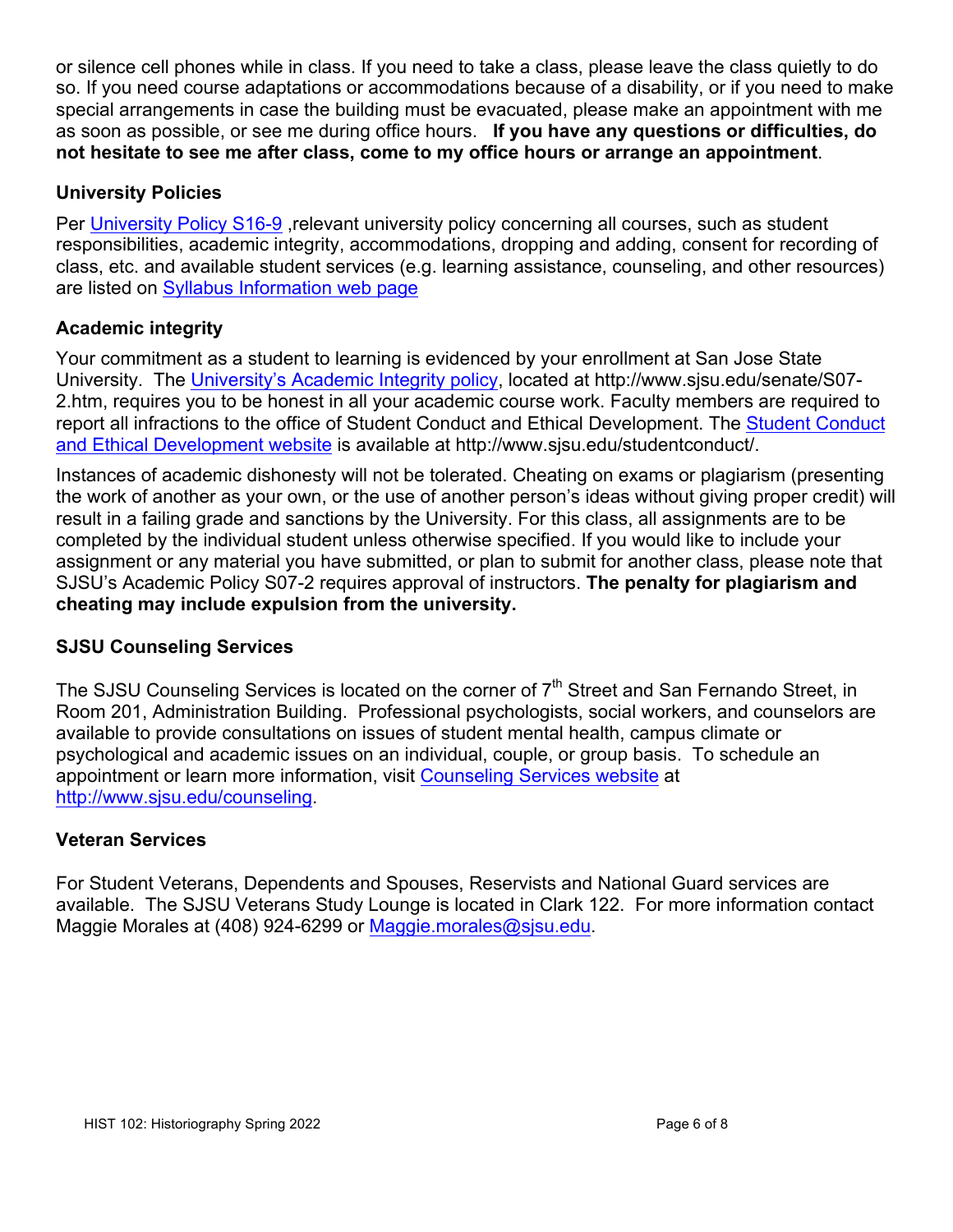# **HIST 102 Spring 2022**

#### **Course Schedule**

*This schedule is subject to change. Notice will be given by email through MySJSU*

| <b>Date</b>                  | <b>Topics, Readings, Assignments, Deadlines</b>                                                                                                                  |
|------------------------------|------------------------------------------------------------------------------------------------------------------------------------------------------------------|
| Wed. Jan. 26                 | #1 Introduction (Read Breisach, Introduction)                                                                                                                    |
| Mon. Jan. 31                 | #2 Near Eastern Historiography                                                                                                                                   |
| Wed. Feb. 2                  | #3 Greek Historiography (Read Breisach, Chapters 1-3)                                                                                                            |
| Mon. Feb. 7                  | #4 Roman Historiography (Read Breisach, Chapters 4-6)                                                                                                            |
| Wed. Feb. 9                  | #5 Late Antique Historiography (Read Breisach, Chapters 7 and 8)                                                                                                 |
| Mon. Feb. 14                 | #6 Early Medieval Western Historiography (Read Breisach, Chapter 9)                                                                                              |
| Wed. Feb. 16                 | #7 Eastern and Southern Asian Historiography<br><b>RESEARCH TOPIC DUE</b>                                                                                        |
| Mon. Feb. 21                 | #8 Late Medieval Western Historiography (Read Breisach, Chapter 10)                                                                                              |
| Wed. Feb. 23                 | #9 Renaissance and Reformation Historiography (Read Breisach, Chapter 11)                                                                                        |
| Mon. Feb.29                  | #10 Global History in the 17th and 18th Centuries (Read Breisach, Chapter 12;                                                                                    |
| Wed. Mar. 2                  | Cheng, Chapter 1; Iggers, Wang and Mukherjee, Chapter 1)                                                                                                         |
|                              | #11 Enlightenment Historiography (Read Breisach, Chapter 13; Cheng, Chapter 2)<br>#12 Romantic and Nationalist Historiography (Read Breisach, Chapter 14; Cheng, |
| Mon. Mar. 7<br>Wed. Mar. 9   | Chaper 3; Iggers, Wang and Mukherjee, Chapter 2)                                                                                                                 |
|                              |                                                                                                                                                                  |
|                              | #13 Liberal and Professional Historiography (Read Breisach, Chapters 16-17)<br><b>MIDTERM</b>                                                                    |
| Mon. Mar. 14<br>Wed. Mar. 16 | #14 19th Century Science and History (Chapters 18-19; Cheng, Chapter 4)                                                                                          |
| Mon. Mar. 21                 | #15 Global Spread of Nationalist History (Read Breisach, Chapter 21; Iggers,                                                                                     |
|                              | Wang and Mukherjee, Chapter 3 and 5)                                                                                                                             |
| Wed. Mar. 23                 | #16 19th and early 20th Century U.S. Historiography (Read Breisach, Chapter 20)<br><b>RESEARCH BIBLIOGRAPHY DUE</b>                                              |
| Mon. Mar. 28                 | <b>SPRING RECESS</b>                                                                                                                                             |
| Wed. Apr. 1                  | <b>NO CLASS</b>                                                                                                                                                  |
| Mon. Apr. 4                  | #17 Rise of Modernism 1900-1945 (Read Breisach, Chapters 22-23; Cheng,                                                                                           |
| Wed. Apr. 6                  | Chapter 5; Iggers, Wang and Mukherjee, Chapter 4)<br>#18 Totalitarian Historiography (Read Breisach, Chapters 24, 28)                                            |
| Mon. Apr. 11                 | #19 Cold War Liberal Historiography (Read Breisach, Chapters 25-27, 29)                                                                                          |
| Wed. Apr. 13                 | #20 Postmodern and Post-Colonial Historiography (Read Breisach, Chapters 30-                                                                                     |
|                              | 31; Cheng, Chapter 6; Iggers, Wang and Mukherjee, Chapter 6)<br>#21 New Methods and Approaches in Historiography. RESEARCH PAPER DUE                             |
| Mon. Apr. 18                 | <b>Student Presentations</b>                                                                                                                                     |
| Wed. Apr. 20                 | <b>Student Presentations</b>                                                                                                                                     |
| Mon. Apr. 25                 | <b>Student Presentations</b>                                                                                                                                     |
| Wed. Apr. 27                 |                                                                                                                                                                  |